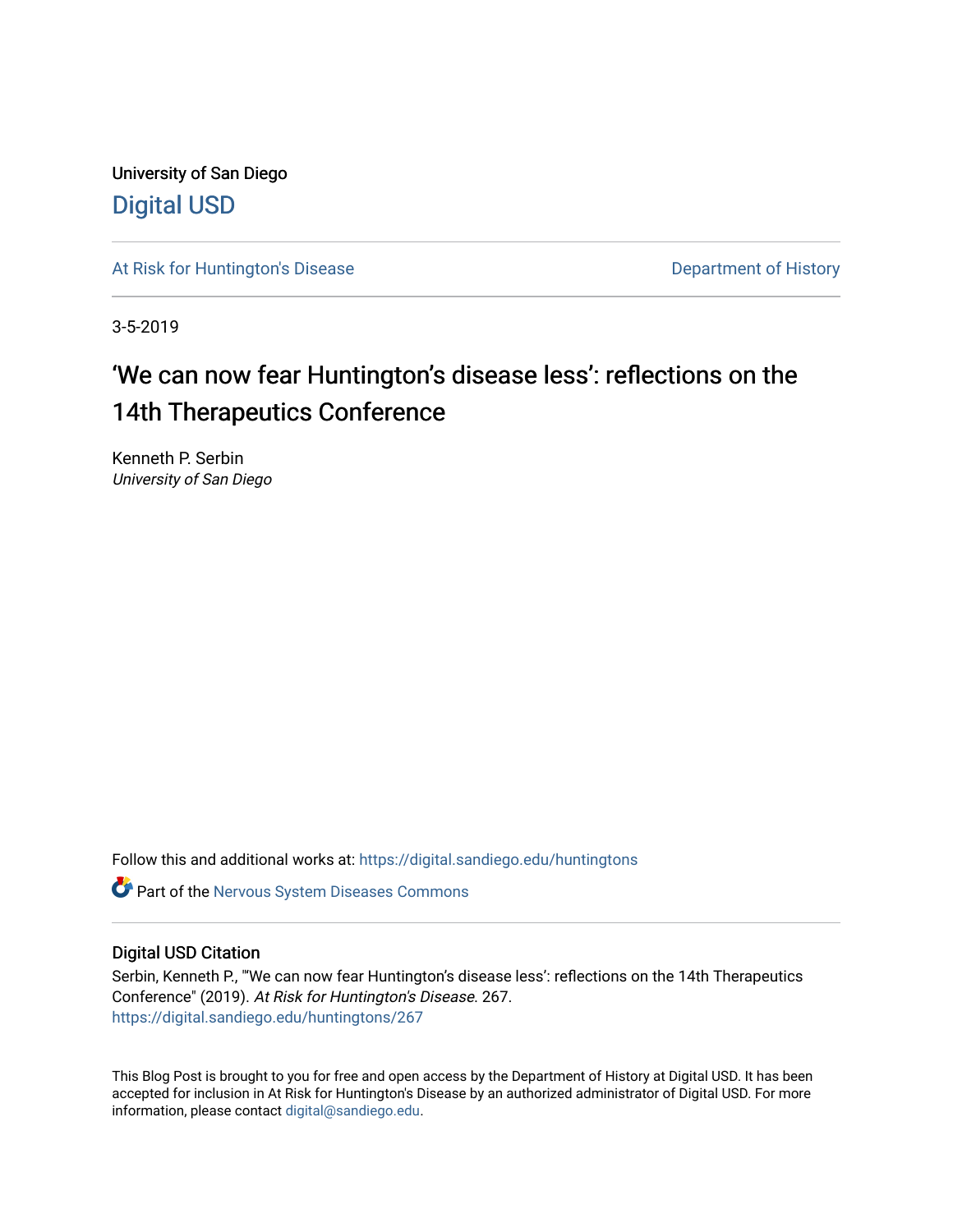#### More **[Create Blog](https://www.blogger.com/home#create) [Sign In](https://www.blogger.com/)**

# [At Risk for Huntington's Disease](http://curehd.blogspot.com/)

*HD is a genetically caused brain disorder that causes uncontrollable bodily movements and robs people's ability to walk, talk, eat, and think. The final result is a slow, ugly death. Children of parents with HD have a 50-50 chance of inheriting the disease. There is no cure or treatment.*

### Blog Archive

- $\blacktriangleright$  [2021](http://curehd.blogspot.com/2021/)(12)
- $2020(16)$  $2020(16)$
- $2019(19)$  $2019(19)$
- [►](javascript:void(0)) [November](http://curehd.blogspot.com/2019/11/) (2)
- [►](javascript:void(0)) [October](http://curehd.blogspot.com/2019/10/) (2)
- $\blacktriangleright$  [August](http://curehd.blogspot.com/2019/08/) (2)
- $\blacktriangleright$  [July](http://curehd.blogspot.com/2019/07/) (1)
- $\blacktriangleright$  [June](http://curehd.blogspot.com/2019/06/) (2)
- $\blacktriangleright$  [May](http://curehd.blogspot.com/2019/05/) (2)
- $\blacktriangleright$  [April](http://curehd.blogspot.com/2019/04/) (1)
- $\nabla$  [March](http://curehd.blogspot.com/2019/03/)  $(3)$

Roche: less frequent dosing for Phase 3 [Huntington...](http://curehd.blogspot.com/2019/03/roche-less-frequent-dosing-for-phase-3.html) Roche ramps up [Huntington's](http://curehd.blogspot.com/2019/03/roche-ramps-up-huntingtons-disease.html) disease

clinical trial... 'We can now fear

[Huntington's](http://curehd.blogspot.com/2019/03/we-can-now-fear-huntingtons-disease.html) disease less': refle...

- [►](javascript:void(0)) [February](http://curehd.blogspot.com/2019/02/) (2)
- $\blacktriangleright$  [January](http://curehd.blogspot.com/2019/01/) (2)
- [►](javascript:void(0)) [2018](http://curehd.blogspot.com/2018/) (16)
- $\blacktriangleright$  [2017](http://curehd.blogspot.com/2017/) (14)
- $2016(13)$  $2016(13)$
- $2015(24)$  $2015(24)$
- $\blacktriangleright$  [2014](http://curehd.blogspot.com/2014/) (24)
- $\blacktriangleright$  [2013](http://curehd.blogspot.com/2013/) (30)
- $\blacktriangleright$  [2012](http://curehd.blogspot.com/2012/) (26)
- $\blacktriangleright$  [2011](http://curehd.blogspot.com/2011/) (33)
- $\blacktriangleright$  [2010](http://curehd.blogspot.com/2010/) (26)
- $\blacktriangleright$  [2009](http://curehd.blogspot.com/2009/) (21)
- $-2008(7)$  $-2008(7)$  $-2008(7)$
- $\blacktriangleright$  [2007](http://curehd.blogspot.com/2007/) $(7)$
- $2006(4)$  $2006(4)$
- $\blacktriangleright$  [2005](http://curehd.blogspot.com/2005/) (17)

### About Me **GENE [VERITAS](https://www.blogger.com/profile/10911736205741688185)**

View my [complete](https://www.blogger.com/profile/10911736205741688185) profile

HD Links

### TUESDAY, MARCH 05, 2019

# 'We can now fear Huntington's disease less': reflections on the 14th Therapeutics Conference

As in past years, covering [CHDI's Foundation's](https://chdifoundation.org/) recent Annual Huntington's [Disease Therapeutics Conference in Palm Springs, CA, produced a whirlwind of](http://curehd.blogspot.com/2018/03/in-chronicling-quest-to-cure.html) emotions about the devastating disorder that took my mother's life and looms over the lives of tens of thousands of HD patients and presymptomatic gene carriers like me.

Last year, I left the conference during the Thursday night farewell dinner to drive 120 miles to my home in San Diego, arriving after 1 a.m. Wired from strong black tea and that evening's news that the initial Ionis-Roche clinical trial had reduced the amount of the mutant huntingtin protein in trial participants' cerebrospinal fluid, I worked until 5 a.m. on an [article](http://curehd.blogspot.com/2018/03/ionis-phase-12a-clinical-trial-data.html) about the "best news for the Huntington's disease community since the discovery of the gene" in 1993.

This year I planned for a calmer post-conference moment by spending the last night in Palm Springs. That allowed me to enjoy and socialize at the dinner, get a good night's rest after the long, adrenalin-filled four-day meeting, and drive back to San Diego leisurely the next day. I believe that such self-care is important in avoiding disease onset.

The smoother transition back home has helped me reflect on the progress towards HD treatments and solidarity among affected families, advocates, scientists, and drug companies.

#### **'Rod Man' and his family's fight**

This was my eighth Therapeutics Conference since 2010.

This year's event, the 14th annual conference, opened on February 25 with the [unusual and deeply moving keynote address by comedian Rod "Rod Man"](http://www.rodmancomedy.com/) Thompson, the winner of season 8 (2014) of NBC's *Last Comic Standing* reality TV talent competition. Rod was the first African-American CHDI keynoter.

Raw and humorous, Rod's presentation contrasted sharply with the serious, more formal speeches of most previous keynoters, including mine [in 2011](https://vimeo.com/19906160).

Rod described the terrible physical, cognitive, and psychiatric decline that HD has wrought in his 66-year-old mother Shirley, who lives in the small Georgia town of Villa Rica.

"I see depression and sadness about stuff that can be a misunderstanding to most people, and they'll let it go, but she still holds on to it and harbors it," Rod said.

Because of Shirley's involuntary movements, the family also keeps kitchen utensils away from her to prevent her from injuring herself or others.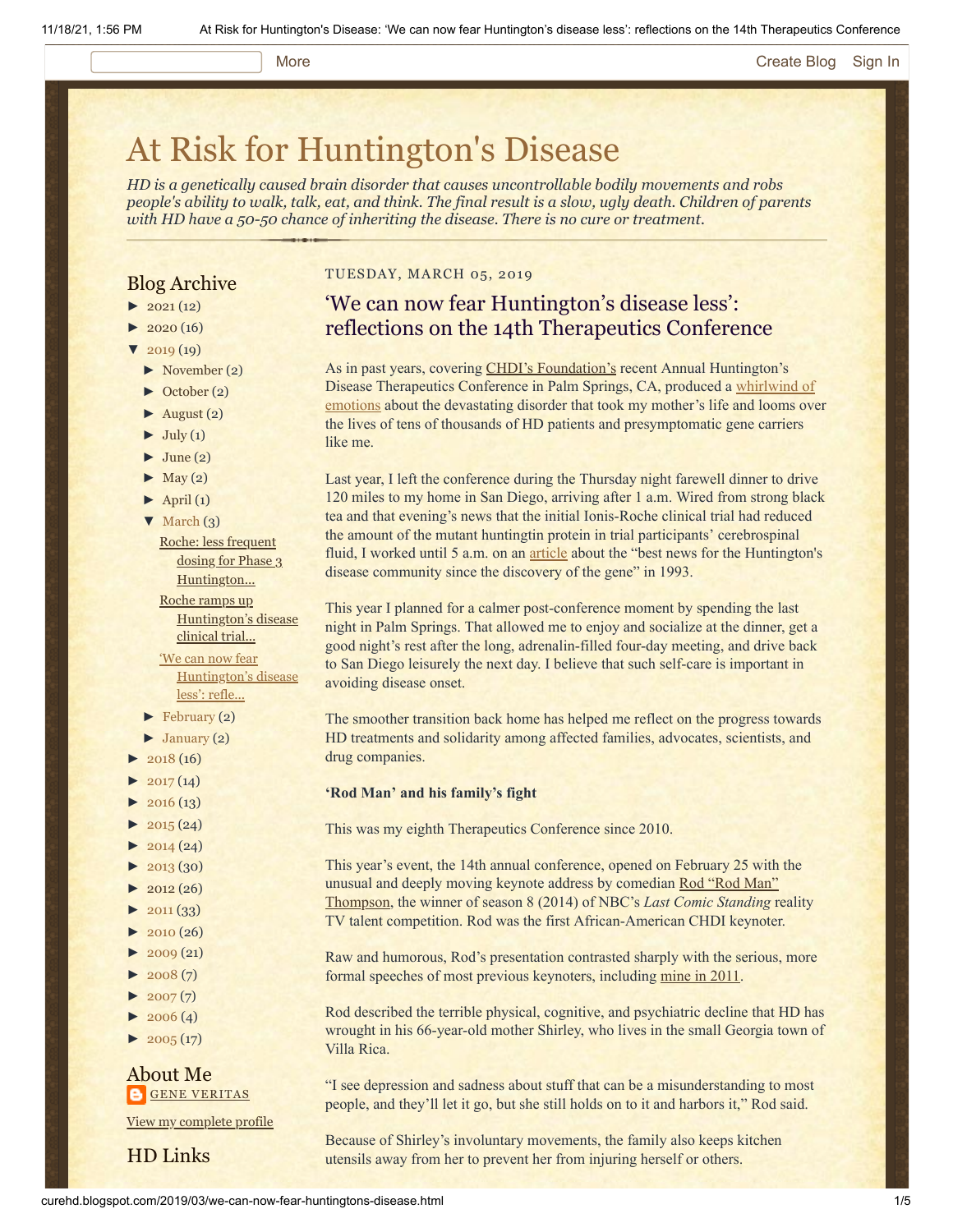[Huntington's](http://www.hdsa.org/) Disease Society of America [International](http://www.huntington-assoc.com/) Huntington **Association** [Huntington's](http://hddrugworks.org/) Disease Drug **Works** [Huntington's](http://www.hdlighthouse.org/) Disease **Lighthouse [Hereditary](http://www.hdfoundation.org/) Disease** Foundation [Huntington's](http://www.hdac.org/) Disease Advocacy Center Thomas [Cellini Huntington's](http://www.ourtchfoundation.org/) **Foundation** HDSA Orange County (CA) **[Affiliate](http://www.hdsaoc.org/)** HD Free with [PGD!](http://www.hdfreewithpgd.com/) [Stanford](http://www.stanford.edu/group/hopes/) HOPES Earth Source [CoQ10,](http://www.escoq10.com/) Inc.

# HD Blogs and Individuals

Chris Furbee: [Huntingtons](http://www.huntingtonsdance.org/) **Dance** Angela F.: Surviving [Huntington's?](http://survivinghuntingtons.blogspot.com/) Heather's [Huntington's](http://heatherdugdale.angelfire.com/) Disease Page

11/18/21, 1:56 PM At Risk for Huntington's Disease: 'We can now fear Huntington's disease less': reflections on the 14th Therapeutics Conference

"Now it's better for her to eat with her hands, because she's a little shaky," Rod explained. "Her body's not the same."

I cried as I remembered my own mother's depression and inability to care for herself. She died at age 68 after a two-decade struggle with HD.

Untested, Rod and his two daughters – a college graduate and a high school student – are also at risk.

Rod received a standing ovation.

"What a presentation," CHDI Chief Scientific Officer Robert Pacifici, Ph.D., observed in his [closing remarks](https://vimeo.com/321533972) on February 28. "It was heartfelt. It was pretty amazing to see, in his own quirky way, how he touched on so many of the things that are so important to families, how important our work is, how difficult it is for the caregivers, how much they're counting on us to deliver something, how complicated the science is for people who are trying to struggle through with what it means in their lives, the information that needs to get to places, the difficulty of visiting the clinics, and the challenges of participating in some of the clinical trials."

A future article will feature Rod's speech.



*Huntington's Disease Society of America CEO Louise Vetter with 2019 CHDI keynote speaker Rod "Rod Man" Thompson (photo by Gene Veritas)*

#### **Collaboration toward a common goal**

I felt especially in sync this year with the scientists and fellow advocates. In our ultra-competitive society, facing HD has helped teach me the value of collaboration. At the conference, we all focused intensely on the common goal of developing treatments.

The HD community is known for the close cooperation between scientists and affected families. As one neurologist wrote me last year, when the scientific and medical leaders of the cause "get together, they by and large have tended to check their egos at the door and just try to do what needs to be done."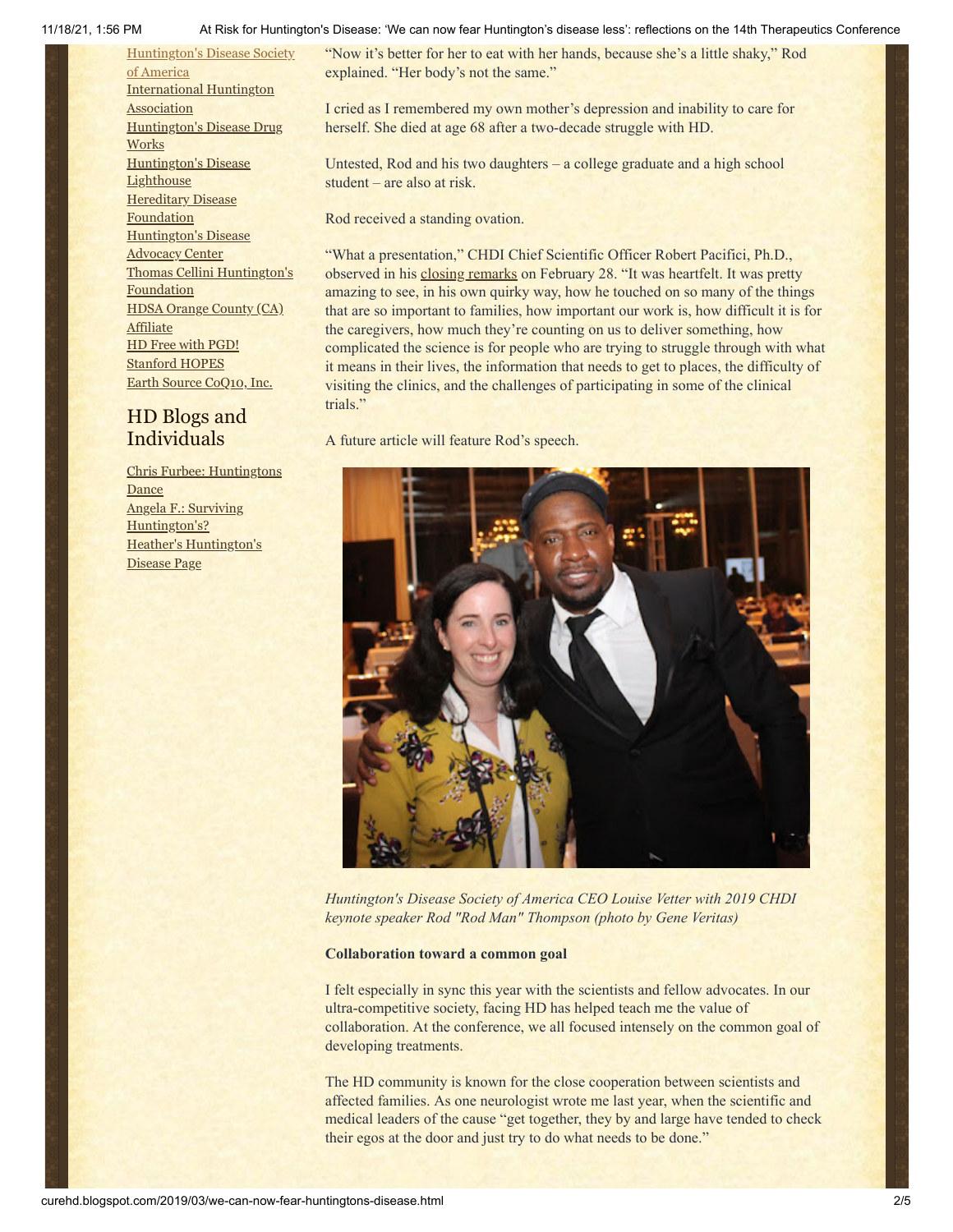11/18/21, 1:56 PM At Risk for Huntington's Disease: 'We can now fear Huntington's disease less': reflections on the 14th Therapeutics Conference

At the conference, I paid special attention to the February 28 talk by Marcy MacDonald, Ph.D., a [pioneer in HD research](https://hdsa.org/living-with-hd/faces-of-hd/meet-marcy-jim/) and a member of the team that discovered the huntingtin gene in 1993. Dr. MacDonald presented the latest data on so-called modifier genes, which can affect disease onset by decades.

In the past, I've only ever been able to just say hello to Dr. MacDonald. However, during a free moment after her talk, I told of the research's importance for my own life: it may explain why, with the same level of defect in my HD gene as my mother, I have gone a decade without symptoms beyond her apparent age of onset.

I told Dr. MacDonald that the discovery of modifier genes – and the more precise prediction of onset – might open up a new round of genetic testing for the HD community, although I added that I wasn't sure I wanted to go through the difficult experience of testing again.

Later, at the farewell dinner, I hugged and thanked Dr. MacDonald for her work, which, as **Dr. Pacifici noted**, could lead to drugs mimicking the actions of the modifier genes. (Also [click here](https://en.hdbuzz.net/270) to read more.)

#### **Making a difference**

I also interacted with a dozen advocates and family members. We discussed numerous HD-related matters.

For an upcoming article, I interviewed Scott Schobel, M.D., M.S., [Roche's](https://www.roche.com/) clinical science leader of product development and leader of its HD scientific team, for an update on the company's historic Phase 3 clinical trial to test the Ionis-Roche gene-silencing drug, which, if successful, could slow, halt, and perhaps even reverse HD symptoms. In the words of Roche personnel, they politely "turned the tables on me" by interviewing me on video about my advocacy and family's struggle against HD for a forthcoming awareness-building campaign.

Together, I feel we are making a difference in the fight against Huntington's disease!

The nonprofit CHDI is assisting immensely by providing funding, tools, guidance, and open-source data.

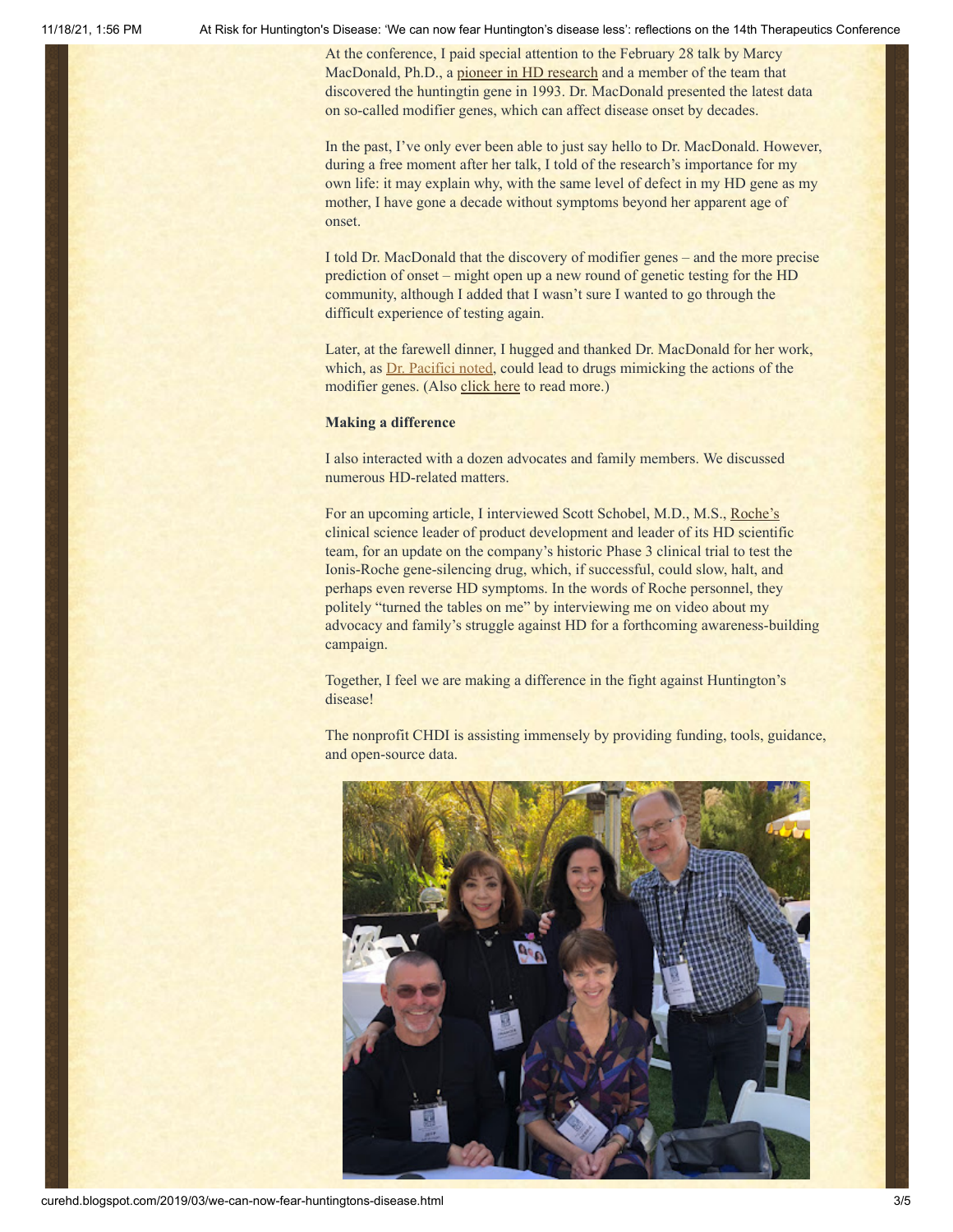*Above, HD advocates Jeff and Debbie Mulligan (seated) with (from left to right, standing) Frances Saldaña, HDSA CEO Louise Vetter and Gene Veritas (aka Kenneth P. Serbin) (photo by David Saldaña). Below, Janet Rafferty (in pink blouse), Roche's international communications leader for neuroscience and rare diseases, interviews Gene Veritas (photo by Charlotte Peterson, Edelman agency).*



#### **CHDI's 'Oscars' ceremony**

As he does each year, HD global advocate and former NBC News foreign correspondent Charles Sabine – also a presymptomatic gene carrier – added his own dose of humor with his mini-version of the conference Oscars, "The Charles'." Presented on the last evening, they're a hit with the audience after three days of nonstop scientific panels.

A notable, quite appropriate honor resulted from the incorrect medical instructions given to keynoter Rod and his family prohibiting his mother from consuming pork, one of her favorite dishes. Thus, Charles stated, the "medical intervention of the conference award" went to man "who told our keynote speaker, Rod Man, that his mom can eat as much pork as she likes."

The awardee was long-time HD specialist Mark Guttman, a neurologist at the Centre for Movement Disorders in Toronto, ON. [\(Click here](https://vimeo.com/321162597) to watch the awards program.)

#### **A certain path ahead**

Minutes later, on a more serious note during his closing remarks, Charles displayed the same [eloquence](http://curehd.blogspot.com/2017/05/francis-made-day-of-superlatives-for.html) exhibited during his introductory statement at the HD community' historic meeting with Pope Francis at the Vatican in 2017.

In Palm Springs, Charles noted that, thanks to the advances of the scientists, the future path for patients and gene carriers is "no longer unremittingly downward." This absolutely marks the existence of hope, he added.

To illustrate his point, Charles recounted his first experience at a recent [Huntington's Disease Youth Organization](https://en.hdyo.org/) (known simply as HDYO) summer camp in the United Kingdom, with 65 young people.

"It was the hardest HD event of my life," Charles said. He recalled how one distraught teen asked him: "Tell me something that you know for certain."

In his ten years of travels around the world to meet with HD families, Charles had never heard a question so difficult to answer.